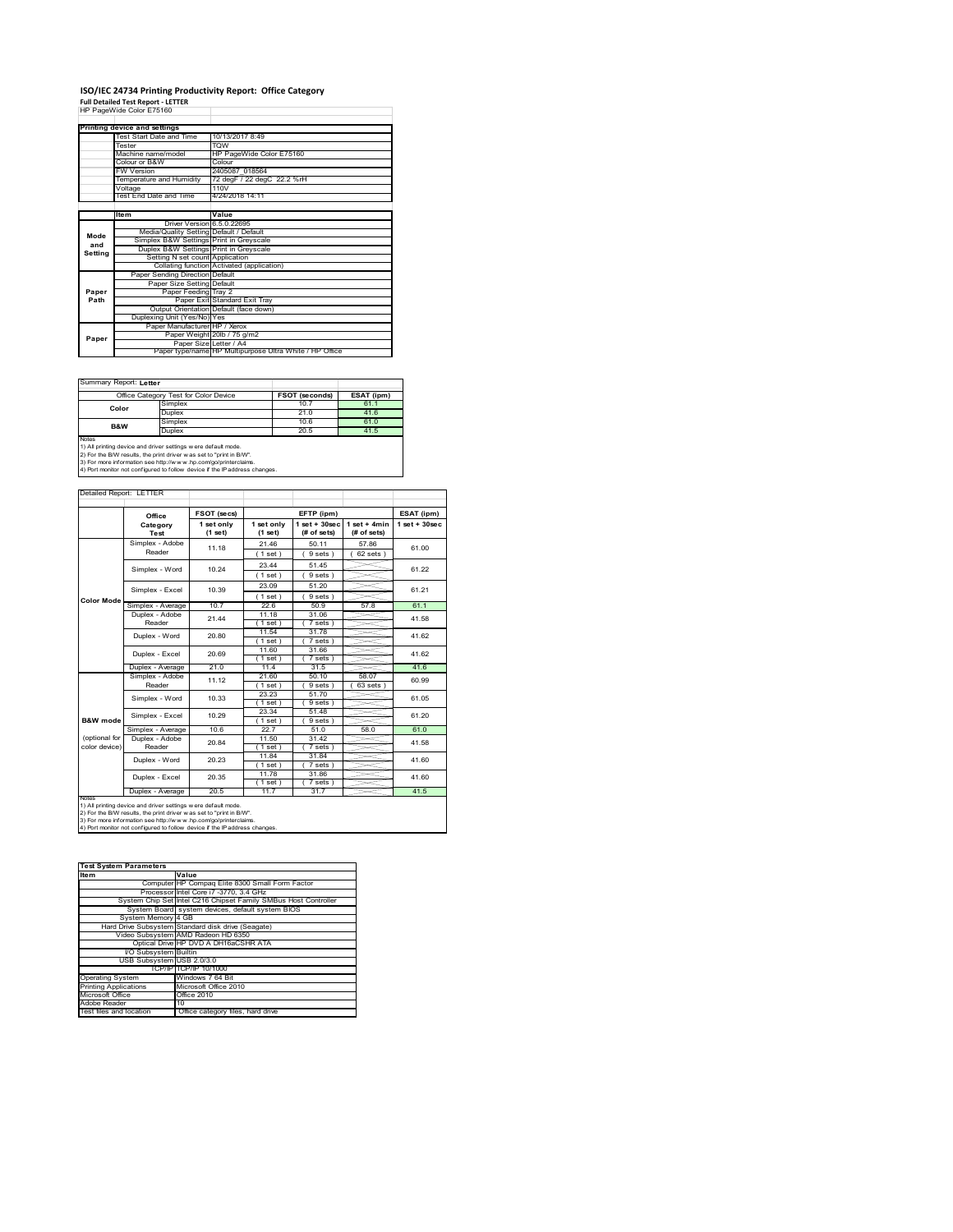### **ISO/IEC 24734 Printing Productivity Report: Office Category Full Detailed Test Report ‐ A4** HP PageWide Color E75160

|         | HP PageWide Color E75160                |                                                         |  |
|---------|-----------------------------------------|---------------------------------------------------------|--|
|         | Printing device and settings            |                                                         |  |
|         | Test Start Date and Time                | 10/13/2017 8:49                                         |  |
|         | Tester                                  | <b>TOW</b>                                              |  |
|         | Machine name/model                      | HP PageWide Color E75160                                |  |
|         | Colour or B&W                           | Colour                                                  |  |
|         | <b>FW Version</b>                       | 2405087 018564                                          |  |
|         | Temperature and Humidity                | 72 degF / 22 degC 22.2 %rH                              |  |
|         | Voltage                                 | 110V                                                    |  |
|         | Test End Date and Time                  | 4/24/2018 14:11                                         |  |
|         |                                         |                                                         |  |
|         | <b>Item</b>                             | Value                                                   |  |
|         | Driver Version 6.5.0.22695              |                                                         |  |
| Mode    | Media/Quality Setting Default / Default |                                                         |  |
| and     | Simplex B&W Settings Print in Greyscale |                                                         |  |
| Setting | Duplex B&W Settings Print in Greyscale  |                                                         |  |
|         | Setting N set count Application         |                                                         |  |
|         |                                         | Collating function Activated (application)              |  |
|         | Paper Sending Direction Default         |                                                         |  |
|         | Paper Size Setting Default              |                                                         |  |
| Paper   | Paper Feeding Tray 2                    |                                                         |  |
| Path    |                                         | Paper Exit Standard Exit Tray                           |  |
|         |                                         | Output Orientation Default (face down)                  |  |
|         | Duplexing Unit (Yes/No) Yes             |                                                         |  |
|         | Paper Manufacturer HP / Xerox           |                                                         |  |
| Paper   |                                         | Paper Weight 20lb / 75 g/m2                             |  |
|         | Paper Size Letter / A4                  |                                                         |  |
|         |                                         | Paper type/name HP Multipurpose Ultra White / HP Office |  |

Summary Report: **A4**

|                                                                                                                                                | Office Category Test for Color Device | FSOT (seconds) | ESAT (ipm) |  |  |
|------------------------------------------------------------------------------------------------------------------------------------------------|---------------------------------------|----------------|------------|--|--|
| Colour                                                                                                                                         | Simplex                               | 10.6           | 61.1       |  |  |
|                                                                                                                                                | Duplex                                | 20.9           | 41.5       |  |  |
| B&W                                                                                                                                            | Simplex                               | 10.7           | 61.1       |  |  |
|                                                                                                                                                | Duplex                                | 20.6           | 41.6       |  |  |
| Notes<br>1) All printing device and driver settings w ere default mode.<br>2) For the B/W results, the print driver was set to "print in B/W". |                                       |                |            |  |  |

2) For the B/W results, the print driver w as set to "print in B/W".<br>3) For more information see http://w w w .hp.com/go/printerclaims.<br>4) Port monitor not configured to follow device if the IP address changes.

|                                          | Office                                                                                                                                                                                                    | FSOT (secs)           |                       | EFTP (ipm)                       |                               | ESAT (ipm)        |
|------------------------------------------|-----------------------------------------------------------------------------------------------------------------------------------------------------------------------------------------------------------|-----------------------|-----------------------|----------------------------------|-------------------------------|-------------------|
|                                          | Category<br>Test                                                                                                                                                                                          | 1 set only<br>(1 set) | 1 set only<br>(1 set) | $1$ set $+30$ sec<br>(# of sets) | $1$ set + 4min<br>(# of sets) | $1$ set $+30$ sec |
|                                          | Simplex - Adobe                                                                                                                                                                                           | 11.14                 | 21.54                 | 50.07                            | 58.83                         | 60.94             |
|                                          | Reader                                                                                                                                                                                                    |                       | (1 set)               | 9 sets)                          | $63$ sets $)$                 |                   |
|                                          | Simplex - Word                                                                                                                                                                                            | 10.29                 | 23.34                 | 51.27                            |                               | 61.17             |
|                                          |                                                                                                                                                                                                           |                       | (1 set)               | 9 sets)                          |                               |                   |
|                                          | Simplex - Excel                                                                                                                                                                                           | 10.34                 | 23.20                 | 50.91                            |                               | 61.21             |
| Colour<br>Mode                           |                                                                                                                                                                                                           |                       | (1 set)               | 9 sets                           |                               |                   |
|                                          | Simplex - Average                                                                                                                                                                                         | 106                   | 22.6                  | 50.7                             | 58.8                          | 61.1              |
|                                          | Duplex - Adobe                                                                                                                                                                                            | 21.29                 | 11.26                 | 31.10                            |                               | 41.60             |
|                                          | Reader                                                                                                                                                                                                    |                       | $1$ set)              | 7 sets)                          |                               |                   |
|                                          | Duplex - Word                                                                                                                                                                                             | 20.70                 | 11.58                 | 31.86                            |                               | 41.60             |
|                                          |                                                                                                                                                                                                           |                       | $1$ set)<br>11.66     | 7 sets)<br>31.56                 |                               |                   |
|                                          | Duplex - Excel                                                                                                                                                                                            | 20.57                 | $1$ set)              | 7 sets 1                         |                               | 41.58             |
|                                          | Duplex - Average                                                                                                                                                                                          | 20.9                  | 11.5                  | 31.5                             |                               | 41.5              |
|                                          | Simplex - Adobe                                                                                                                                                                                           | 11.06                 | 21.71                 | 50.57                            | 57.14                         | 61.09             |
|                                          | Reader                                                                                                                                                                                                    |                       | 1 set                 | 9 sets                           | 63 sets                       |                   |
|                                          | Simplex - Word                                                                                                                                                                                            | 10.38                 | 23 13                 | 51.40                            |                               | 61.17             |
|                                          |                                                                                                                                                                                                           |                       | (1 set)               | 9 sets )                         |                               |                   |
|                                          | Simplex - Excel                                                                                                                                                                                           | 10.58                 | 22.70                 | 51.45                            |                               | 61 19             |
| <b>B&amp;W</b> mode                      |                                                                                                                                                                                                           | 107                   | $1$ set)              | 9 sets)                          |                               |                   |
| (optional for                            | Simplex - Average<br>Duplex - Adobe                                                                                                                                                                       |                       | 22.5<br>11.50         | 51.1<br>31 48                    | 57.1                          | 61.1              |
| color device)                            | Reader                                                                                                                                                                                                    | 20.86                 | $1$ set)              | 7 sets)                          |                               | 41.62             |
|                                          |                                                                                                                                                                                                           |                       | 11.64                 | 32.12                            |                               |                   |
|                                          | Duplex - Word                                                                                                                                                                                             | 20.60                 | (1 set)               | 7 sets)                          |                               | 41.62             |
|                                          | Duplex - Excel                                                                                                                                                                                            | 20.28                 | 11.82                 | 31.88                            |                               | 41.58             |
|                                          |                                                                                                                                                                                                           |                       | $1$ set)              | 7 sets)                          |                               |                   |
| 20.6<br>Duplex - Average<br>11.6<br>31.8 |                                                                                                                                                                                                           |                       |                       | 41.6                             |                               |                   |
| <b>NOTAS</b>                             | 1) All printing device and driver settings w ere default mode.<br>2) For the B/W results, the print driver w as set to "print in B/W".<br>3) For more information see http://www.hp.com/go/printerclaims. |                       |                       |                                  |                               |                   |

| <b>Test System Parameters</b> |                                                                 |  |  |  |  |
|-------------------------------|-----------------------------------------------------------------|--|--|--|--|
| <b>Item</b>                   | Value                                                           |  |  |  |  |
|                               | Computer HP Compag Elite 8300 Small Form Factor                 |  |  |  |  |
|                               | Processor Intel Core i7 -3770, 3.4 GHz                          |  |  |  |  |
|                               | System Chip Set Intel C216 Chipset Family SMBus Host Controller |  |  |  |  |
|                               | System Board system devices, default system BIOS                |  |  |  |  |
| System Memory 4 GB            |                                                                 |  |  |  |  |
|                               | Hard Drive Subsystem Standard disk drive (Seagate)              |  |  |  |  |
|                               | Video Subsystem AMD Radeon HD 6350                              |  |  |  |  |
|                               | Optical Drive HP DVD A DH16aCSHR ATA                            |  |  |  |  |
| I/O Subsystem Builtin         |                                                                 |  |  |  |  |
| USB Subsystem USB 2.0/3.0     |                                                                 |  |  |  |  |
|                               | TCP/IPITCP/IP 10/1000                                           |  |  |  |  |
| <b>Operating System</b>       | Windows 7 64 Bit                                                |  |  |  |  |
| <b>Printing Applications</b>  | Microsoft Office 2010                                           |  |  |  |  |
| Microsoft Office              | Office 2010                                                     |  |  |  |  |
| Adobe Reader                  | 10                                                              |  |  |  |  |
| Test files and location       | Office category files, hard drive                               |  |  |  |  |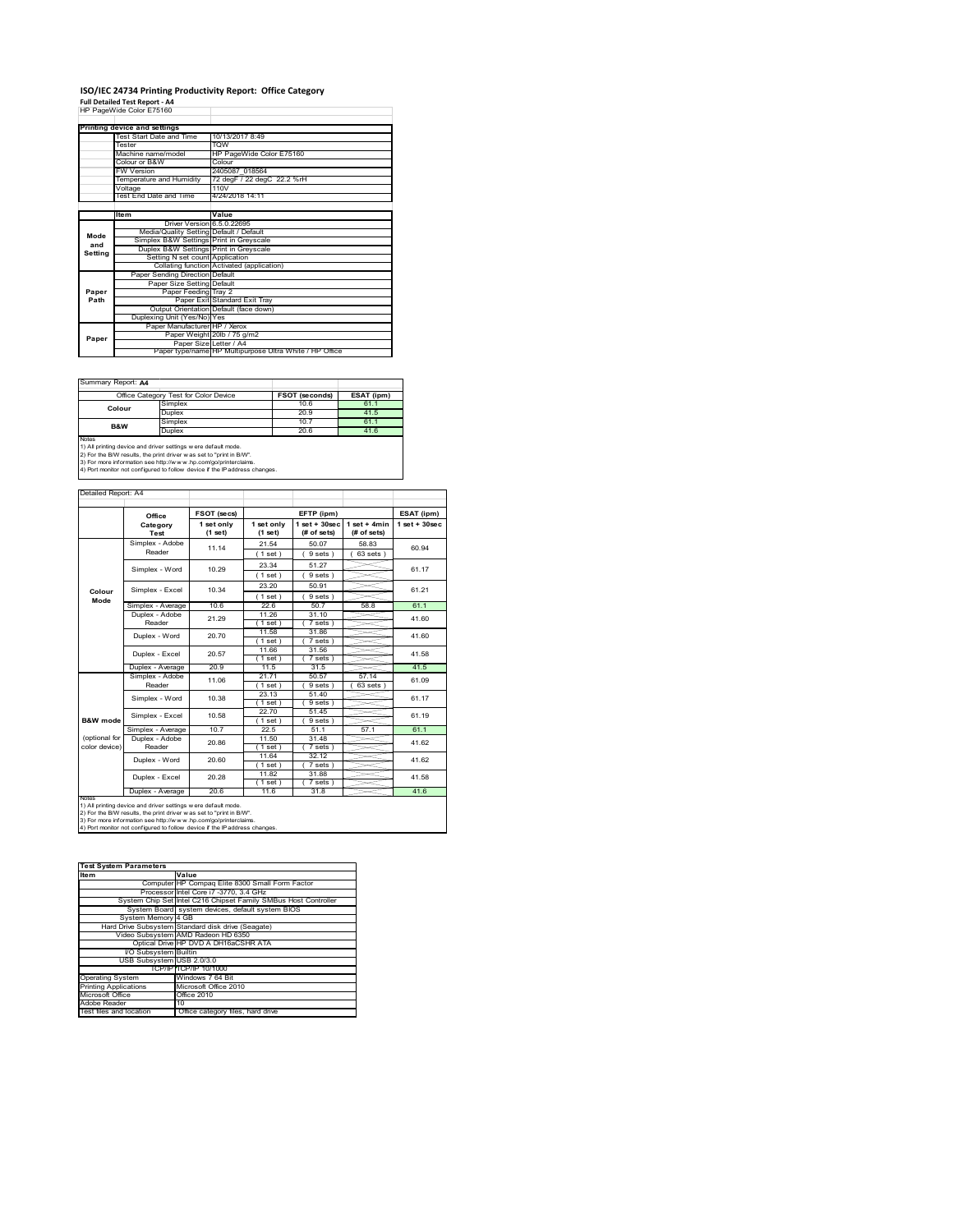### **ISO/IEC 24734 Printing Productivity Report: Office Category**

**Full Detailed Test Report ‐ Tabloid** HP PageWide Color E75160

|         | Printing device and settings            |                                                         |  |
|---------|-----------------------------------------|---------------------------------------------------------|--|
|         | Test Start Date and Time                | 10/13/2017 8:49                                         |  |
|         | Tester                                  | <b>TOW</b>                                              |  |
|         | Machine name/model                      | HP PageWide Color E75160                                |  |
|         | Colour or B&W                           | Colour                                                  |  |
|         | <b>FW Version</b>                       | 2405087 018564                                          |  |
|         | Temperature and Humidity                | 72 degF / 22 degC 22.2 %rH                              |  |
|         | Voltage                                 | 110V                                                    |  |
|         | Test End Date and Time                  | 4/24/2018 14:11                                         |  |
|         |                                         |                                                         |  |
|         | Item                                    | Value                                                   |  |
|         | Driver Version 6.5.0.22695              |                                                         |  |
| Mode    | Media/Quality Setting Default / Default |                                                         |  |
| and     | Simplex B&W Settings Print in Greyscale |                                                         |  |
| Setting | Duplex B&W Settings Print in Greyscale  |                                                         |  |
|         | Setting N set count Application         |                                                         |  |
|         |                                         | Collating function Activated (application)              |  |
|         | Paper Sending Direction Default         |                                                         |  |
|         | Paper Size Setting Default              |                                                         |  |
| Paper   | Paper Feeding Tray 2                    |                                                         |  |
| Path    |                                         | Paper Exit Standard Exit Tray                           |  |
|         |                                         | Output Orientation Default (face down)                  |  |
|         | Duplexing Unit (Yes/No) Yes             |                                                         |  |
|         | Paper Manufacturer HP / Xerox           |                                                         |  |
| Paper   |                                         | Paper Weight 20lb / 75 g/m2                             |  |
|         | Paper Size Letter / A4                  |                                                         |  |
|         |                                         | Paper type/name HP Multipurpose Ultra White / HP Office |  |

Ĩ.

Summary Report: Tabloid

| -----------------------------                                              |                |                       |            |  |  |
|----------------------------------------------------------------------------|----------------|-----------------------|------------|--|--|
| Office Category Test for Color Device                                      |                | <b>FSOT (seconds)</b> | ESAT (ipm) |  |  |
| Color                                                                      | Simplex        | 10.7                  | 31.1       |  |  |
|                                                                            | Duplex         | 21.0                  | 15.9       |  |  |
| B&W                                                                        | Simplex        | 15.4                  | 31.1       |  |  |
|                                                                            | Duplex<br>23.5 |                       | 15.9       |  |  |
| Notes                                                                      |                |                       |            |  |  |
| 1) All printing device and driver settings w ere default mode.             |                |                       |            |  |  |
| 2) For the B/W results, the print driver was set to "print in B/W".        |                |                       |            |  |  |
| 3) For more information see http://www.hp.com/go/printerclaims.            |                |                       |            |  |  |
| 4) Port monitor not configured to follow device if the IP address changes. |                |                       |            |  |  |

| Detailed Report: Tabloid |                   |                       |                       |                                  |                               |                    |
|--------------------------|-------------------|-----------------------|-----------------------|----------------------------------|-------------------------------|--------------------|
|                          | Office            | FSOT (secs)           |                       | EFTP (ipm)                       |                               | ESAT (ipm)         |
|                          | Category<br>Test  | 1 set only<br>(1 set) | 1 set only<br>(1 set) | $1$ set $+30$ sec<br>(# of sets) | $1$ set + 4min<br>(# of sets) | $1$ set + $30$ sec |
|                          | Simplex - Adobe   | 16.67                 | 14.39                 | 24 61                            | 29.58                         | 31.17              |
|                          | Reader            |                       | (1 set)               | 5 sets)                          | 33 sets                       |                    |
|                          | Simplex - Word    | 15.09                 | 15.90                 | 26 11                            |                               | 31 18              |
|                          |                   |                       | (1 set)               | 5 sets)                          |                               |                    |
|                          | Simplex - Excel   | 15.27                 | 15.72                 | 25.97                            |                               | 31 20              |
| <b>Color Mode</b>        |                   |                       | (1 set)               | 5 sets 1                         |                               |                    |
|                          | Simplex - Average | 15.7                  | 15.3                  | 25.5                             | 29.5                          | 31.1               |
|                          | Duplex - Adobe    | 24.87                 | 9.64                  | 13.00                            |                               | 15.94<br>15 94     |
|                          | Reader            |                       | $1$ set)              | 3 sets                           |                               |                    |
|                          | Duplex - Word     | 23.57                 | 10.16                 | 13.40                            |                               |                    |
|                          |                   |                       | $1$ set $)$           | 3 sets)                          |                               |                    |
|                          | Duplex - Excel    | 23.25                 | 10.32                 | 13.36                            |                               | 15.94              |
|                          | Duplex - Average  | 23.9                  | $1$ set)<br>10.0      | 3 sets )<br>13.2                 |                               | 15.9               |
|                          | Simplex - Adobe   |                       | 15.03                 | 25.25                            | 29.40                         |                    |
|                          | Reader            | 15.97                 | (1 set)               | 5 sets                           | 33 sets                       | 31.19              |
|                          | Simplex - Word    | 15.03                 | 15.97                 | 26.17                            |                               | 31.17              |
|                          |                   |                       | (1 set )              | 5 sets                           |                               |                    |
|                          | Simplex - Excel   | 15.08                 | 15.91                 | 26.23                            |                               |                    |
| B&W mode                 |                   |                       | $1$ set)              | 5 sets)                          |                               | 31.18              |
|                          | Simplex - Average | 15.4                  | 156                   | 25.8                             | 29.4                          | 31.1               |
| (optional for            | Duplex - Adobe    | 24.18                 | 9.92                  | 13.16                            |                               | 15.94              |
| color device)            | Reader            |                       | (1 set)               | 3 sets)                          |                               |                    |
|                          | Duplex - Word     | 23.07                 | 10.40                 | 13.40                            |                               | 15.92              |
|                          |                   |                       | (1 set)               | 3 sets)                          |                               |                    |
|                          | Duplex - Excel    | 23.08                 | 10.38                 | 13.50                            |                               | 15.96              |
|                          |                   |                       | (1 set)               | 3 sets)                          |                               |                    |
| <b>NOtes</b>             | Duplex - Average  | 23.5                  | 10.2                  | 13.3                             |                               | 15.9               |

notes<br>1) All printing device and driver settings were default mode.<br>2) For the B/W results, the print driver was set to "print in B/W".<br>3) For more information see http://www.hp.com/go/printerclaims.<br>4) Por monitor not con

| <b>Test System Parameters</b> |                                                                 |  |  |
|-------------------------------|-----------------------------------------------------------------|--|--|
| Item                          | Value                                                           |  |  |
|                               | Computer HP Compaq Elite 8300 Small Form Factor                 |  |  |
|                               | Processor Intel Core i7 -3770, 3.4 GHz                          |  |  |
|                               | System Chip Set Intel C216 Chipset Family SMBus Host Controller |  |  |
|                               | System Board system devices, default system BIOS                |  |  |
| System Memory 4 GB            |                                                                 |  |  |
|                               | Hard Drive Subsystem Standard disk drive (Seagate)              |  |  |
|                               | Video Subsystem AMD Radeon HD 6350                              |  |  |
|                               | Optical Drive HP DVD A DH16aCSHR ATA                            |  |  |
| I/O Subsystem Builtin         |                                                                 |  |  |
| USB Subsystem USB 2.0/3.0     |                                                                 |  |  |
|                               | TCP/IPITCP/IP 10/1000                                           |  |  |
| <b>Operating System</b>       | Windows 7 64 Bit                                                |  |  |
| <b>Printing Applications</b>  | Microsoft Office 2010                                           |  |  |
| Microsoft Office              | Office 2010                                                     |  |  |
| Adobe Reader                  | 10                                                              |  |  |
| Test files and location       | Office category files, hard drive                               |  |  |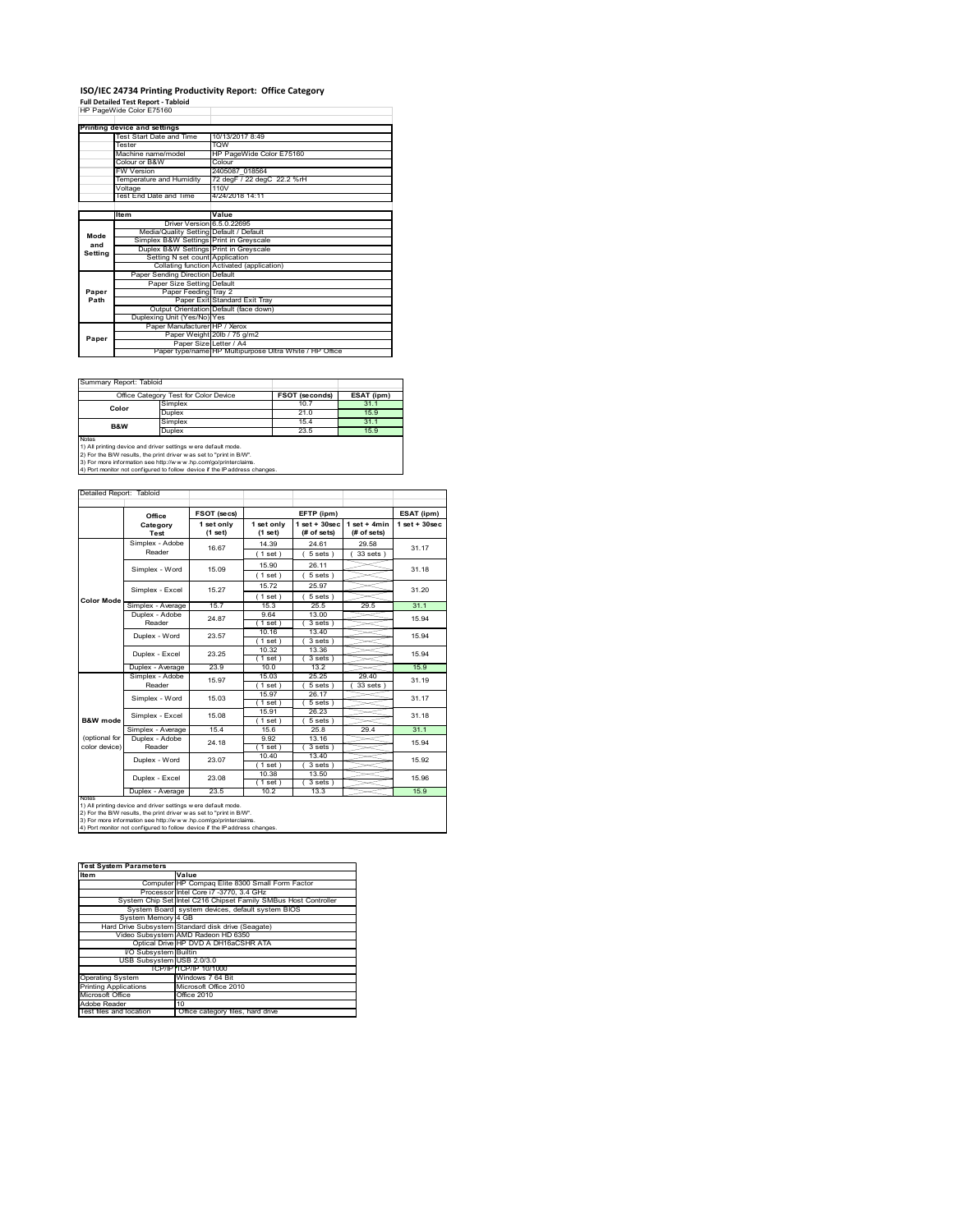### **ISO/IEC 24734 Printing Productivity Report: Office Category Full Detailed Test Report ‐ A3** HP PageWide Color E75160

|         | HP PageWide Color E75160                |                                                         |  |  |
|---------|-----------------------------------------|---------------------------------------------------------|--|--|
|         | Printing device and settings            |                                                         |  |  |
|         | Test Start Date and Time                | 10/13/2017 8:49                                         |  |  |
|         | Tester                                  | <b>TOW</b>                                              |  |  |
|         | Machine name/model                      | HP PageWide Color E75160                                |  |  |
|         | Colour or B&W                           | Colour                                                  |  |  |
|         | <b>FW Version</b>                       | 2405087 018564                                          |  |  |
|         | Temperature and Humidity                | 72 degF / 22 degC 22.2 %rH                              |  |  |
|         | Voltage                                 | 110V                                                    |  |  |
|         | Test End Date and Time                  | 4/24/2018 14:11                                         |  |  |
|         |                                         |                                                         |  |  |
|         | Item                                    | Value                                                   |  |  |
|         | Driver Version 6.5.0.22695              |                                                         |  |  |
| Mode    | Media/Quality Setting Default / Default |                                                         |  |  |
| and     | Simplex B&W Settings Print in Greyscale |                                                         |  |  |
| Setting | Duplex B&W Settings Print in Greyscale  |                                                         |  |  |
|         | Setting N set count Application         |                                                         |  |  |
|         |                                         | Collating function Activated (application)              |  |  |
|         | Paper Sending Direction Default         |                                                         |  |  |
|         | Paper Size Setting Default              |                                                         |  |  |
| Paper   | Paper Feeding Tray 2                    |                                                         |  |  |
| Path    |                                         | Paper Exit Standard Exit Tray                           |  |  |
|         |                                         | Output Orientation Default (face down)                  |  |  |
|         | Duplexing Unit (Yes/No) Yes             |                                                         |  |  |
|         | Paper Manufacturer HP / Xerox           |                                                         |  |  |
| Paper   |                                         | Paper Weight 20lb / 75 g/m2                             |  |  |
|         | Paper Size Letter / A4                  |                                                         |  |  |
|         |                                         | Paper type/name HP Multipurpose Ultra White / HP Office |  |  |

Summary Report: A3

| Office Category Test for Color Device                                                                                                                 |         | FSOT (seconds) | ESAT (ipm) |  |  |
|-------------------------------------------------------------------------------------------------------------------------------------------------------|---------|----------------|------------|--|--|
| Color                                                                                                                                                 | Simplex | 10.7           | 31.1       |  |  |
|                                                                                                                                                       | Duplex  | 21.0           | 16.0       |  |  |
| <b>B&amp;W</b>                                                                                                                                        | Simplex | 154            | 31.1       |  |  |
|                                                                                                                                                       | Duplex  | 23.4           | 16.0       |  |  |
| <b>Notes</b><br>1) All printing device and driver settings w ere default mode.<br>2) For the B/W results, the print driver was set to "print in B/W". |         |                |            |  |  |

2) For the B/W results, the print driver w as set to "print in B/W".<br>3) For more information see http://w w w .hp.com/go/printerclaims.<br>4) Port monitor not configured to follow device if the IP address changes.

| Detailed Report: A3            |                           |                         |                       |                                  |                               |                   |
|--------------------------------|---------------------------|-------------------------|-----------------------|----------------------------------|-------------------------------|-------------------|
|                                |                           |                         |                       |                                  |                               |                   |
|                                | Office                    | FSOT (secs)             |                       | EFTP (ipm)                       |                               | ESAT (ipm)        |
|                                | Category<br>Test          | 1 set only<br>$(1$ set) | 1 set only<br>(1 set) | $1$ set $+30$ sec<br>(# of sets) | $1$ set + 4min<br>(# of sets) | $1$ set $+30$ sec |
| <b>Color Mode</b>              | Simplex - Adobe<br>Reader | 16.55                   | 14.50<br>(1 set)      | 24 61<br>$5 sets$ )              | 29.48<br>33 sets )            | 31.17             |
|                                | Simplex - Word            | 15.09                   | 15.90<br>(1 set)      | 26.12<br>5 sets)                 |                               | 31.17             |
|                                | Simplex - Excel           | 15 18                   | 15.81<br>$1$ set)     | 25.93<br>5 sets)                 |                               | 31.18             |
|                                | Simplex - Average         | 157                     | 154                   | 25.5                             | 29.4                          | 31.1              |
|                                | Duplex - Adobe<br>Reader  | 24.65                   | 9.72<br>$1$ set)      | 13.70<br>4 sets)                 |                               | 16.04             |
|                                | Duplex - Word             | 23.42                   | 10.24<br>(1 set)      | 13.94<br>4 sets                  |                               | 16.04             |
|                                | Duplex - Excel            | 23.23                   | 10.32<br>(1 set)      | 13.96<br>$4 sets$ )              |                               | 16.04             |
|                                | Duplex - Average          | 23.8                    | 10 <sub>0</sub>       | 13.8                             |                               | 16.0              |
|                                | Simplex - Adobe<br>Reader | 16.07                   | 14.93<br>(1 set)      | 25.16<br>5 sets 1                | 29.57<br>33 sets              | 31 16             |
|                                | Simplex - Word            | 14 91                   | 16.10<br>(1 set)      | 26.29<br>5 sets)                 |                               | 31 18             |
| <b>B&amp;W</b> mode            | Simplex - Excel           | 14 93                   | 16.07<br>(1 set)      | 26.26<br>5 sets)                 |                               | 31.18             |
|                                | Simplex - Average         | 154                     | 157                   | 25.9                             | 29.5                          | 31.1              |
| (optional for<br>color device) | Duplex - Adobe<br>Reader  | 24 14                   | 9.94<br>$1$ set)      | 13.78<br>4 sets)                 |                               | 16.04             |
|                                | Duplex - Word             | 23.12                   | 10.36<br>(1 set)      | 14.12<br>4 sets)                 |                               | 16.04             |
|                                | Duplex - Excel            | 22.91                   | 10.46<br>(1 set)      | 14.08<br>4 sets)                 |                               | 16.04             |
|                                | Duplex - Average          | 23.4                    | 10.2                  | 13.9                             |                               | 16.0              |

notes<br>1) All printing device and driver settings were default mode.<br>2) For the B/W results, the print driver was set to "print in B/W".<br>3) For more information see http://www.hp.com/go/printerclaims.<br>4) Por monitor not con

| <b>Test System Parameters</b> |                                                                 |
|-------------------------------|-----------------------------------------------------------------|
| <b>Item</b>                   | Value                                                           |
|                               | Computer HP Compag Elite 8300 Small Form Factor                 |
|                               | Processor Intel Core i7 -3770, 3.4 GHz                          |
|                               | System Chip Set Intel C216 Chipset Family SMBus Host Controller |
|                               | System Board system devices, default system BIOS                |
| System Memory 4 GB            |                                                                 |
|                               | Hard Drive Subsystem Standard disk drive (Seagate)              |
|                               | Video Subsystem AMD Radeon HD 6350                              |
|                               | Optical Drive HP DVD A DH16aCSHR ATA                            |
| I/O Subsystem Builtin         |                                                                 |
| USB Subsystem USB 2.0/3.0     |                                                                 |
|                               | TCP/IPITCP/IP 10/1000                                           |
| <b>Operating System</b>       | Windows 7 64 Bit                                                |
| <b>Printing Applications</b>  | Microsoft Office 2010                                           |
| Microsoft Office              | Office 2010                                                     |
| Adobe Reader                  | 10                                                              |
| Test files and location       | Office category files, hard drive                               |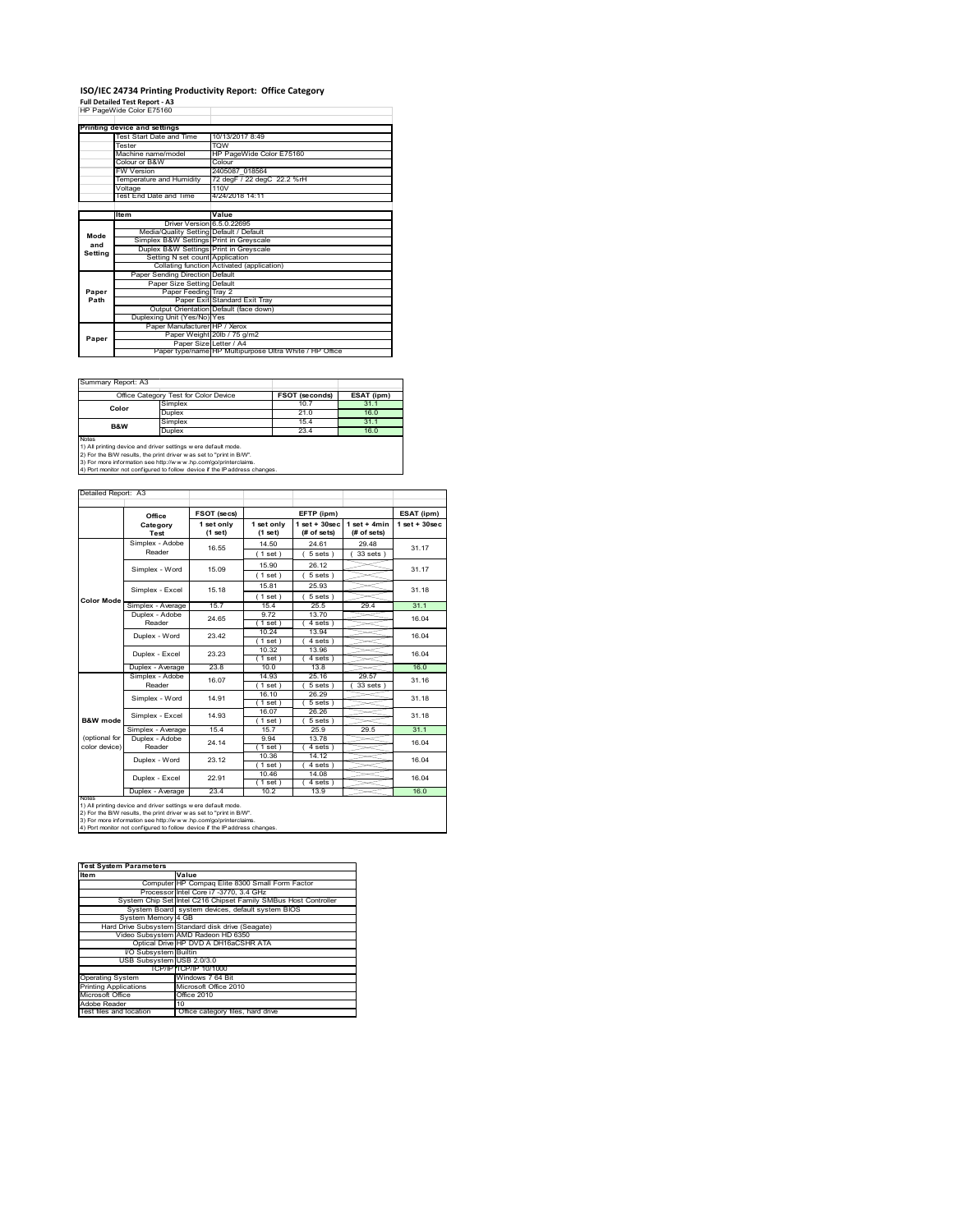## **ISO/IEC 24734 Printing Productivity Report: Office Category Feature Performance Full Report ‐ Office Feature Performance Test** HP PageWide Color E75160

|         | Printing device and settings            |                                                         |  |  |
|---------|-----------------------------------------|---------------------------------------------------------|--|--|
|         | <b>Test Start Date and Time</b>         | 10/13/2017 8:49                                         |  |  |
|         | Tester                                  | <b>TOW</b>                                              |  |  |
|         | Machine name/model                      | HP PageWide Color E75160                                |  |  |
|         | Colour or B&W                           | Colour                                                  |  |  |
|         | <b>FW Version</b>                       | 2405087 018564                                          |  |  |
|         | Temperature and Humidity                | 72 degF / 22 degC 22.2 %rH                              |  |  |
|         | Voltage                                 | 110V                                                    |  |  |
|         | <b>Test End Date and Time</b>           | 4/24/2018 14:11                                         |  |  |
|         |                                         |                                                         |  |  |
|         | Item                                    | Value                                                   |  |  |
|         | Driver Version 6.5.0.22695              |                                                         |  |  |
| Mode    | Media/Quality Setting Default / Default |                                                         |  |  |
| and     | Simplex B&W Settings Print in Greyscale |                                                         |  |  |
| Setting | Duplex B&W Settings Print in Greyscale  |                                                         |  |  |
|         | Setting N set count Application         |                                                         |  |  |
|         |                                         | Collating function Activated (application)              |  |  |
|         | Paper Sending Direction Default         |                                                         |  |  |
|         | Paper Size Setting Default              |                                                         |  |  |
| Paper   | Paper Feeding Tray 2                    |                                                         |  |  |
| Path    |                                         | Paper Exit Standard Exit Tray                           |  |  |
|         |                                         | Output Orientation Default (face down)                  |  |  |
|         | Duplexing Unit (Yes/No) Yes             |                                                         |  |  |
|         | Paper Manufacturer HP / Xerox           |                                                         |  |  |
| Paper   |                                         | Paper Weight 20lb / 75 g/m2                             |  |  |
|         | Paper Size Letter / A4                  |                                                         |  |  |
|         |                                         | Paper type/name HP Multipurpose Ultra White / HP Office |  |  |

#### **ISO Print Productivity Report: Feature Performance Test Summary**

Ť.

|                                                                                                                                                                                                                                                                                             |         |                               | <b>Feature Performance Ratio</b>     |
|---------------------------------------------------------------------------------------------------------------------------------------------------------------------------------------------------------------------------------------------------------------------------------------------|---------|-------------------------------|--------------------------------------|
| <b>Printing Modes</b><br>(Feature Adobe Reader - Office test file)                                                                                                                                                                                                                          |         | FSOT (base)<br>FSOT (feature) | <b>ESAT (feature)</b><br>ESAT (base) |
| A5, Landscape Feed, Simplex, Colour                                                                                                                                                                                                                                                         | Simplex | 106%                          | 98%                                  |
| A5, Portrait Feed, Simplex, Colour                                                                                                                                                                                                                                                          | Simplex |                               |                                      |
| Legal, Simplex, Colour                                                                                                                                                                                                                                                                      | Simplex | 120%                          | 61%                                  |
| Legal, Duplex, Colour                                                                                                                                                                                                                                                                       | Duplex  | 87%                           | 44%                                  |
| A4. 1200 dpi. Simplex, Colour                                                                                                                                                                                                                                                               | Simplex |                               |                                      |
| Letter, 1200 dpi, Simplex, Colour                                                                                                                                                                                                                                                           | Simplex |                               |                                      |
| A4. General Office. Simplex. Colour                                                                                                                                                                                                                                                         | Simplex | 129%                          | 135%                                 |
| Letter, General Office, Simplex, Colour                                                                                                                                                                                                                                                     | Simplex | 186%                          | 134%                                 |
| A5. Landscape Feed. Simplex. B/W                                                                                                                                                                                                                                                            | Simplex | 106%                          | 98%                                  |
| A5. Portrait Feed. Simplex. B/W                                                                                                                                                                                                                                                             | Simplex |                               |                                      |
| Legal, Simplex, B/W                                                                                                                                                                                                                                                                         | Simplex | 82%                           | 62%                                  |
| Legal, Duplex, B/W                                                                                                                                                                                                                                                                          | Duplex  | 57%                           | 44%                                  |
| A4, 1200 dpi, Simplex, B/W                                                                                                                                                                                                                                                                  | Simplex |                               |                                      |
| Letter, 1200 dpi. Simplex, B/W                                                                                                                                                                                                                                                              | Simplex |                               |                                      |
| A4. General Office. Simplex. B/W                                                                                                                                                                                                                                                            | Simplex | 131%                          | 135%                                 |
| Letter, General Office, Simplex, B/W                                                                                                                                                                                                                                                        | Simplex | 126%                          | 134%                                 |
| Notes<br>1) All printing device and driver settings w ere default mode.<br>2) Test conducted with 8-paper Office Feature Performance file.<br>3) For more information see http://www.hp.com/go/printerclaims.<br>4) Port monitor not configured to follow device if the IP address changes. |         |                               |                                      |

| <b>Printing Modes</b>                               |                     | <b>Base Printing Mode</b> |                      | <b>Feature Performance</b>     |                                                |                                      |
|-----------------------------------------------------|---------------------|---------------------------|----------------------|--------------------------------|------------------------------------------------|--------------------------------------|
| Feature Adobe Reader - Office<br>test file (8-page) | <b>FSOT</b><br>Base | <b>ESAT</b><br>Base       | 1 set<br>FSOT (secs) | $1 set + 30 sec$<br>ESAT (ipm) | <b>FSOT (base)</b><br><b>FSOT</b><br>(feature) | <b>ESAT (feature)</b><br>ESAT (base) |
| A5, Landscape Feed, Simplex, Colour                 | 1545                | 61.11                     | 14.61                | 60.4                           | 106%                                           | 98%                                  |
| A5. Portrait Feed. Simplex. Colour                  | 15.45               | 61.11                     |                      |                                |                                                |                                      |
| Legal, Simplex, Colour                              | 24.98               | 61.18                     | 20.9                 | 37.4                           | 120%                                           | 61%                                  |
| Legal, Duplex, Colour                               | 24.98               | 61.18                     | 28.73                | 27.1                           | 87%                                            | 44%                                  |
| A4, 1200 dpi, Simplex, Colour                       | 15.45               | 61.11                     |                      |                                |                                                |                                      |
| Letter, 1200 dpi, Simplex, Colour                   | 24.98               | 61.18                     |                      |                                |                                                |                                      |
| A4, General Office, Simplex, Colour                 | 1545                | 61.11                     | 11.98                | 83.1                           | 129%                                           | 135%                                 |
| Letter, General Office, Simplex, Colour             | 24.98               | 61 18                     | 13.45                | 82.1                           | 186%                                           | 134%                                 |
| A5, Landscape Feed, Simplex, B/W                    | 15.53               | 61.08                     | 14.79                | 60.0                           | 106%                                           | 98%                                  |
| A5, Portrait Feed, Simplex, B/W                     | 15.53               | 61.08                     |                      |                                |                                                |                                      |
| Legal, Simplex, B/W                                 | 1646                | 61.16                     | 20.32                | 38.3                           | 82%                                            | 62%                                  |
| Legal, Duplex, B/W                                  | 1646                | 61.16                     | 29.21                | 27.4                           | 57%                                            | 44%                                  |
| A4, 1200 dpi, Simplex, B/W                          | 15.53               | 61.08                     |                      |                                |                                                |                                      |
| Letter, 1200 dpi, Simplex, B/W                      | 16.46               | 61.16                     |                      |                                |                                                |                                      |
| A4, General Office, Simplex, B/W                    | 15.53               | 61.08                     | 11.9                 | 83.0                           | 131%                                           | 135%                                 |
| Letter, General Office, Simplex, B/W                | 16.46               | 61.16                     | 13.09                | 82.2                           | 126%                                           | 134%                                 |

|               | <b>Test System Parameters</b> |                                                                 |
|---------------|-------------------------------|-----------------------------------------------------------------|
|               | <b>Item</b>                   | Value                                                           |
|               |                               | Computer HP Compaq Elite 8300 Small Form Factor                 |
|               |                               | Processor Intel Core i7 -3770, 3.4 GHz                          |
|               |                               | System Chip Set Intel C216 Chipset Family SMBus Host Controller |
|               |                               | System Board system devices, default system BIOS                |
| Test          | System Memory 4 GB            |                                                                 |
| <b>System</b> |                               | Hard Drive Subsystem Standard disk drive (Seagate)              |
|               |                               | Video Subsystem AMD Radeon HD 6350                              |
|               |                               | Optical Drive HP DVD A DH16aCSHR ATA                            |
|               | I/O Subsystem Builtin         |                                                                 |
|               | USB Subsystem USB 2.0/3.0     |                                                                 |
| VO.           |                               | TCP/IPPTCP/IP 10/1000                                           |
|               | <b>Operating System</b>       | Windows 7 64 Bit                                                |
|               | <b>Printing Applications</b>  | Microsoft Office 2010                                           |
|               | Software Microsoft Office     | Office 2010                                                     |
|               | Adobe Reader                  | 10                                                              |
|               | Test files and location       | Office category files, hard drive                               |
|               |                               |                                                                 |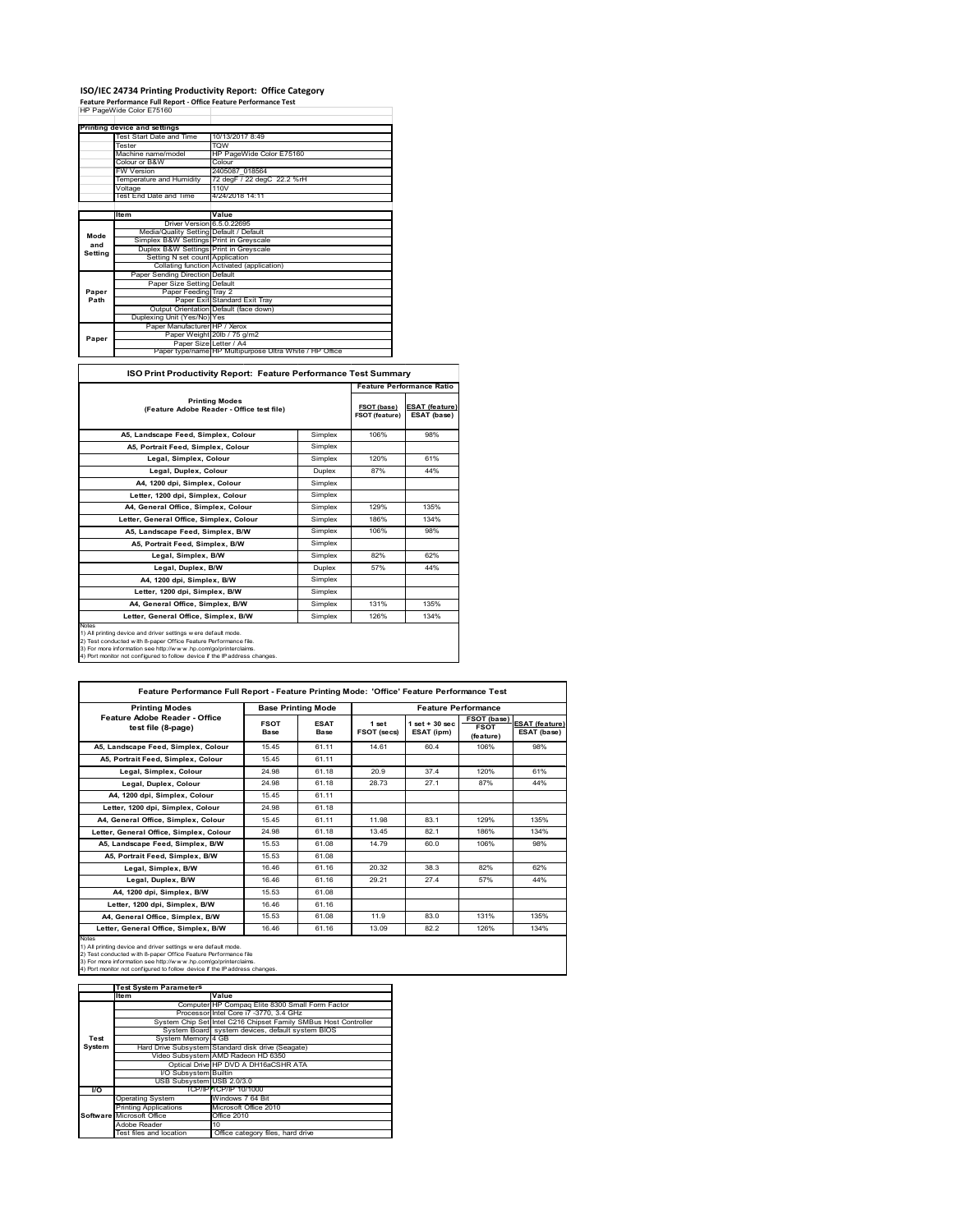# **ISO/IEC 17629 First Print Out Time Report: Office Category Full Detailed Test Report ‐ LETTER** HP PageWide Color E75160

|  | . an betaned rest neport eer : |  |  |
|--|--------------------------------|--|--|
|  | HP PageWide Color E75160       |  |  |

| .  . agoao oo.o. E.o.oo |                                            |                                |
|-------------------------|--------------------------------------------|--------------------------------|
|                         | Printing device and settings               |                                |
|                         | Test Start Date and Time                   | 10/13/2017 8:49                |
|                         | Tester                                     |                                |
|                         |                                            | <b>TOW</b>                     |
|                         | Machine name/model                         | HP PageWide Color E75160       |
|                         | Colour or B&W                              | Colour                         |
|                         | FW Version                                 | 2405087 018564                 |
|                         | Configuration (options)                    | Default                        |
|                         | Controller                                 | N/A                            |
|                         | Printing device page count                 | Not Specified                  |
|                         | Printing supplies page count Not Specified |                                |
|                         | Temperature and Humidity                   | 72 degF / 22 degC 22.2 %rH     |
|                         | Voltage                                    | 110V                           |
|                         | Test End Date and Time                     | 4/24/2018 14:11                |
|                         |                                            |                                |
|                         | <b>Item</b>                                | Value                          |
| Mode                    | PDL and driver version                     | 6.5.0.22695                    |
| and                     | Print Quality mode                         | default                        |
|                         | <b>B&amp;W</b> settings                    | default                        |
| Setting                 | Paper feed orientation                     | Short Edge                     |
| Paper                   | Paper type setting                         | default                        |
|                         | Paper feeding                              | Standard cassette              |
|                         | Paper exit                                 | Standard exit tray             |
| Paper Path              | Output orientation                         | default (face up or face down) |

|       | ISO First Page Out Time Summary Report: Office Category |                           |  |  |  |
|-------|---------------------------------------------------------|---------------------------|--|--|--|
|       | Summary Report: Letter                                  |                           |  |  |  |
|       |                                                         | FPOT from Ready (seconds) |  |  |  |
| Color | Simplex                                                 | 8.13                      |  |  |  |
|       | Duplex                                                  |                           |  |  |  |
| B&W   | Simplex                                                 | 7.95                      |  |  |  |
|       | Duplex                                                  |                           |  |  |  |

|                                | ISO First Page Out Time Report: Office Category                                                                                                                                                                                                                                                                                                                                                             |                           |                            |                                   |                            |              |            |
|--------------------------------|-------------------------------------------------------------------------------------------------------------------------------------------------------------------------------------------------------------------------------------------------------------------------------------------------------------------------------------------------------------------------------------------------------------|---------------------------|----------------------------|-----------------------------------|----------------------------|--------------|------------|
| <b>Detailed Report: LETTER</b> |                                                                                                                                                                                                                                                                                                                                                                                                             |                           |                            |                                   |                            |              |            |
|                                |                                                                                                                                                                                                                                                                                                                                                                                                             | Word<br>(seconds)         | Excel<br>(seconds)         | Adobe<br>Reader<br>(seconds)      | Average<br>(seconds)       | Delay Time   |            |
|                                | FPOT from Ready - Simplex                                                                                                                                                                                                                                                                                                                                                                                   | 7.89                      | 7.97                       | 8.53                              | 8.13                       | 49 Seconds   |            |
|                                | FPOT from Ready - Duplex                                                                                                                                                                                                                                                                                                                                                                                    |                           |                            |                                   |                            |              |            |
| <b>Color Mode</b>              | FPOT from Sleep - Simplex                                                                                                                                                                                                                                                                                                                                                                                   |                           |                            | 22.72                             |                            | 76 Minutes   |            |
|                                | Recovery Time                                                                                                                                                                                                                                                                                                                                                                                               |                           |                            | 14.2                              |                            |              |            |
|                                | FPOT from Off - Simplex                                                                                                                                                                                                                                                                                                                                                                                     |                           |                            | 213.53                            |                            |              |            |
|                                | Warm-up Time                                                                                                                                                                                                                                                                                                                                                                                                |                           |                            | 205.00                            |                            |              |            |
|                                | FPOT from Ready - Simplex                                                                                                                                                                                                                                                                                                                                                                                   | 7.73                      | 7.87                       | 8.24                              | 7.95                       | 49 Seconds   |            |
|                                | FPOT from Ready - Duplex                                                                                                                                                                                                                                                                                                                                                                                    |                           |                            |                                   |                            |              |            |
| <b>B&amp;W Mode</b>            | FPOT from Sleep - Simplex                                                                                                                                                                                                                                                                                                                                                                                   |                           |                            | 26.22                             |                            | 76 Minutes   |            |
|                                | Recovery Time                                                                                                                                                                                                                                                                                                                                                                                               |                           |                            | 18.0                              |                            |              |            |
|                                | FPOT from Off - Simplex                                                                                                                                                                                                                                                                                                                                                                                     |                           |                            | 20288                             |                            |              |            |
|                                | Warm-up Time                                                                                                                                                                                                                                                                                                                                                                                                |                           |                            | 194.64                            |                            |              |            |
| Notes                          | 1) All printing device and driver settings w ere default mode.<br>2) For the B/W results, the print driver w as set to "print in B/W".<br>3) For more information see http://www.hp.com/go/printerclaims.<br>4) Port monitor not configured to follow device if the IP address changes.<br>5) Page counts were collected after completion of the tests.<br>6) Details for FPOT from Sleep are show n below. |                           |                            |                                   |                            |              |            |
| <b>HP Data Table</b>           |                                                                                                                                                                                                                                                                                                                                                                                                             |                           |                            |                                   |                            |              |            |
| <b>Detailed Report: LETTER</b> |                                                                                                                                                                                                                                                                                                                                                                                                             |                           |                            |                                   |                            |              |            |
|                                |                                                                                                                                                                                                                                                                                                                                                                                                             | <b>FPOT Avg</b><br>(secs) | FPOT (secs)<br>Iteration 1 | <b>FPOT</b> (secs)<br>Iteration 2 | FPOT (secs)<br>Iteration 3 | Application  | Delay Time |
|                                | FPOT from Sleep                                                                                                                                                                                                                                                                                                                                                                                             | 22.72                     | 22.75                      | 22.69                             | N/A                        | Adobe Reader | 76 Minutes |
| <b>Color Mode</b>              | FPOT from Sleep (15 minutes)<br>HP/Non ISO Test                                                                                                                                                                                                                                                                                                                                                             | 14.77                     | 14 72                      | 14 81                             | N/A                        | Adobe Reader | 15 Minutes |
|                                | FPOT from Sleep                                                                                                                                                                                                                                                                                                                                                                                             | 26.22                     | 26.37                      | 26.06                             | N/A                        | Adobe Reader | 76 Minutes |
| <b>B&amp;W Mode</b>            | FPOT from Sleep (15 minutes)<br>HP/Non ISO Test                                                                                                                                                                                                                                                                                                                                                             | 14.86                     | 14.89                      | 14.82                             | N/A                        | Adobe Reader | 15 Minutes |

|                                  | <b>Test System Parameters</b> |                                                       |  |  |  |
|----------------------------------|-------------------------------|-------------------------------------------------------|--|--|--|
|                                  | ltem                          | Value                                                 |  |  |  |
|                                  | Computer                      | HP Compag Elite 8300 Small Form Factor                |  |  |  |
|                                  | Processor                     | Intel Core i7 -3770, 3.4 GHz                          |  |  |  |
|                                  | System Chip Set               | Intel C216 Chipset Family SMBus Host Controller       |  |  |  |
|                                  | <b>System Board</b>           | system devices, default system BIOS                   |  |  |  |
| Test                             | <b>System Memory</b>          | 4 GB                                                  |  |  |  |
| System                           | Hard Drive Subsystem          | Standard disk drive (Seagate)                         |  |  |  |
|                                  | Video Subsystem               | AMD Radeon HD 6350                                    |  |  |  |
|                                  | Optical Drive                 | HP DVD A DH16aCSHR ATA                                |  |  |  |
|                                  | I/O Subsystem                 | <b>Builtin</b>                                        |  |  |  |
|                                  | <b>USB Subsystem</b>          | USB 2.0/3.0                                           |  |  |  |
| Printing<br>Device<br>Connection | TCP/IP                        | 10/1000                                               |  |  |  |
| Software                         | <b>Operating System</b>       | Windows 7 Business/Ultimate, 64 bit, Build 7601, SP 1 |  |  |  |
|                                  | <b>Printing Applications</b>  | Microsoft Office 2010 SP2                             |  |  |  |
|                                  |                               | Adobe Reader 10.1.4                                   |  |  |  |
|                                  | <b>Print Driver</b>           | 6.5.0.22695                                           |  |  |  |